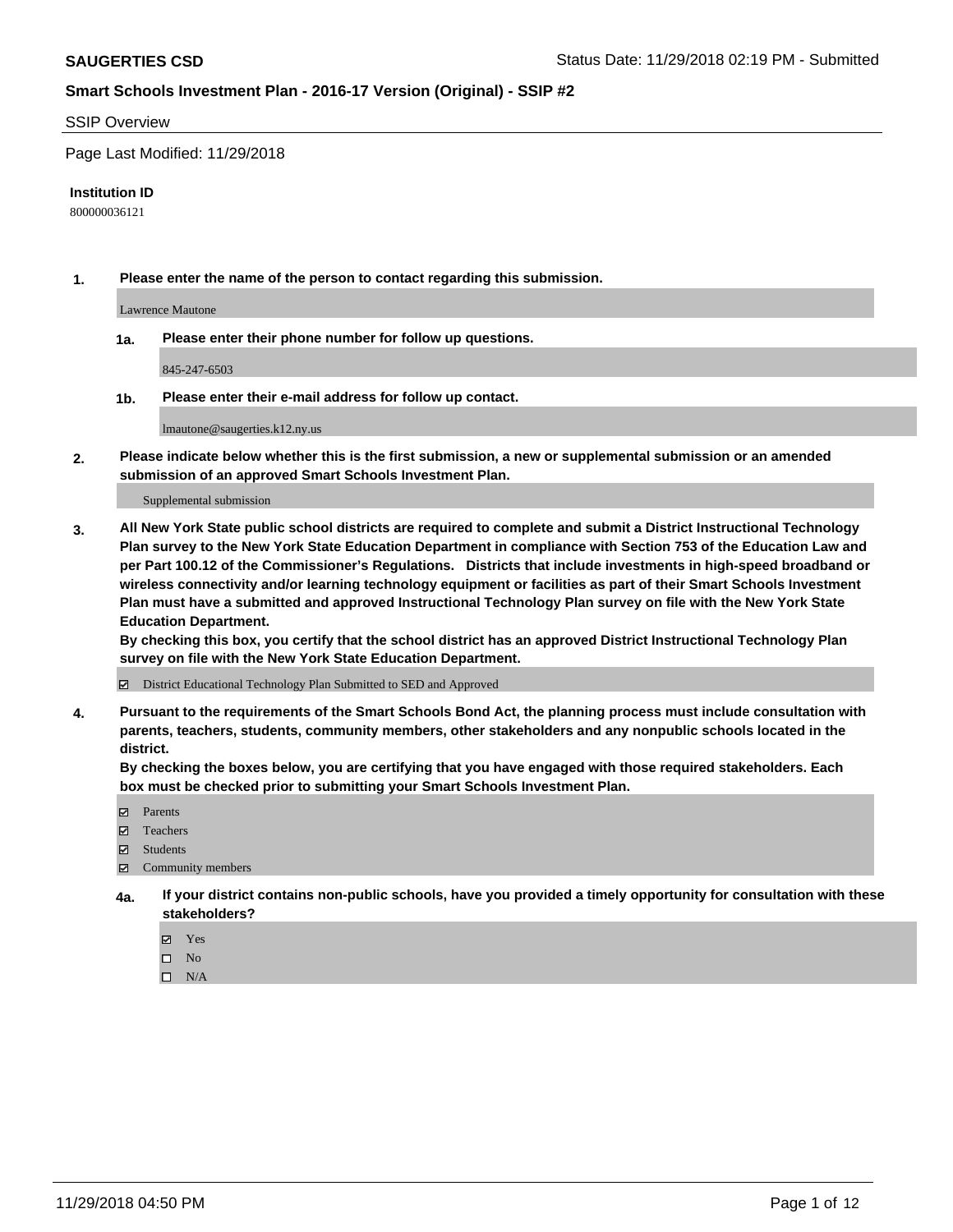#### SSIP Overview

Page Last Modified: 11/29/2018

#### **5. Certify that the following required steps have taken place by checking the boxes below: Each box must be checked prior to submitting your Smart Schools Investment Plan.**

- The district developed and the school board approved a preliminary Smart Schools Investment Plan.
- $\boxtimes$  The preliminary plan was posted on the district website for at least 30 days. The district included an address to which any written comments on the plan should be sent.
- $\boxtimes$  The school board conducted a hearing that enabled stakeholders to respond to the preliminary plan. This hearing may have occured as part of a normal Board meeting, but adequate notice of the event must have been provided through local media and the district website for at least two weeks prior to the meeting.
- The district prepared a final plan for school board approval and such plan has been approved by the school board.
- $\boxtimes$  The final proposed plan that has been submitted has been posted on the district's website.
- **5a. Please upload the proposed Smart Schools Investment Plan (SSIP) that was posted on the district's website, along with any supporting materials. Note that this should be different than your recently submitted Educational Technology Survey. The Final SSIP, as approved by the School Board, should also be posted on the website and remain there during the course of the projects contained therein.**

SMARTSCHOOLS BOND ACT SSIP 2.pdf Proposal Number 2 - January 10, 2017 .docx

**5b. Enter the webpage address where the final Smart Schools Investment Plan is posted. The Plan should remain posted for the life of the included projects.**

http://www.saugerties.k12.ny.us/Page/10073

**6. Please enter an estimate of the total number of students and staff that will benefit from this Smart Schools Investment Plan based on the cumulative projects submitted to date.**

3,100

**7. An LEA/School District may partner with one or more other LEA/School Districts to form a consortium to pool Smart Schools Bond Act funds for a project that meets all other Smart School Bond Act requirements. Each school district participating in the consortium will need to file an approved Smart Schools Investment Plan for the project and submit a signed Memorandum of Understanding that sets forth the details of the consortium including the roles of each respective district.**

 $\Box$  The district plans to participate in a consortium to partner with other school district(s) to implement a Smart Schools project.

**8. Please enter the name and 6-digit SED Code for each LEA/School District participating in the Consortium.**

| <b>Partner LEA/District</b> | <b>ISED BEDS Code</b> |
|-----------------------------|-----------------------|
| (No Response)               | (No Response)         |

**9. Please upload a signed Memorandum of Understanding with all of the participating Consortium partners.**

(No Response)

**10. Your district's Smart Schools Bond Act Allocation is:**

\$1,966,367

**11. Enter the budget sub-allocations by category that you are submitting for approval at this time. If you are not budgeting SSBA funds for a category, please enter 0 (zero.) If the value entered is \$0, you will not be required to complete that survey question.**

|                     | Sub-<br>Allocations |
|---------------------|---------------------|
| School Connectivity | 525,339             |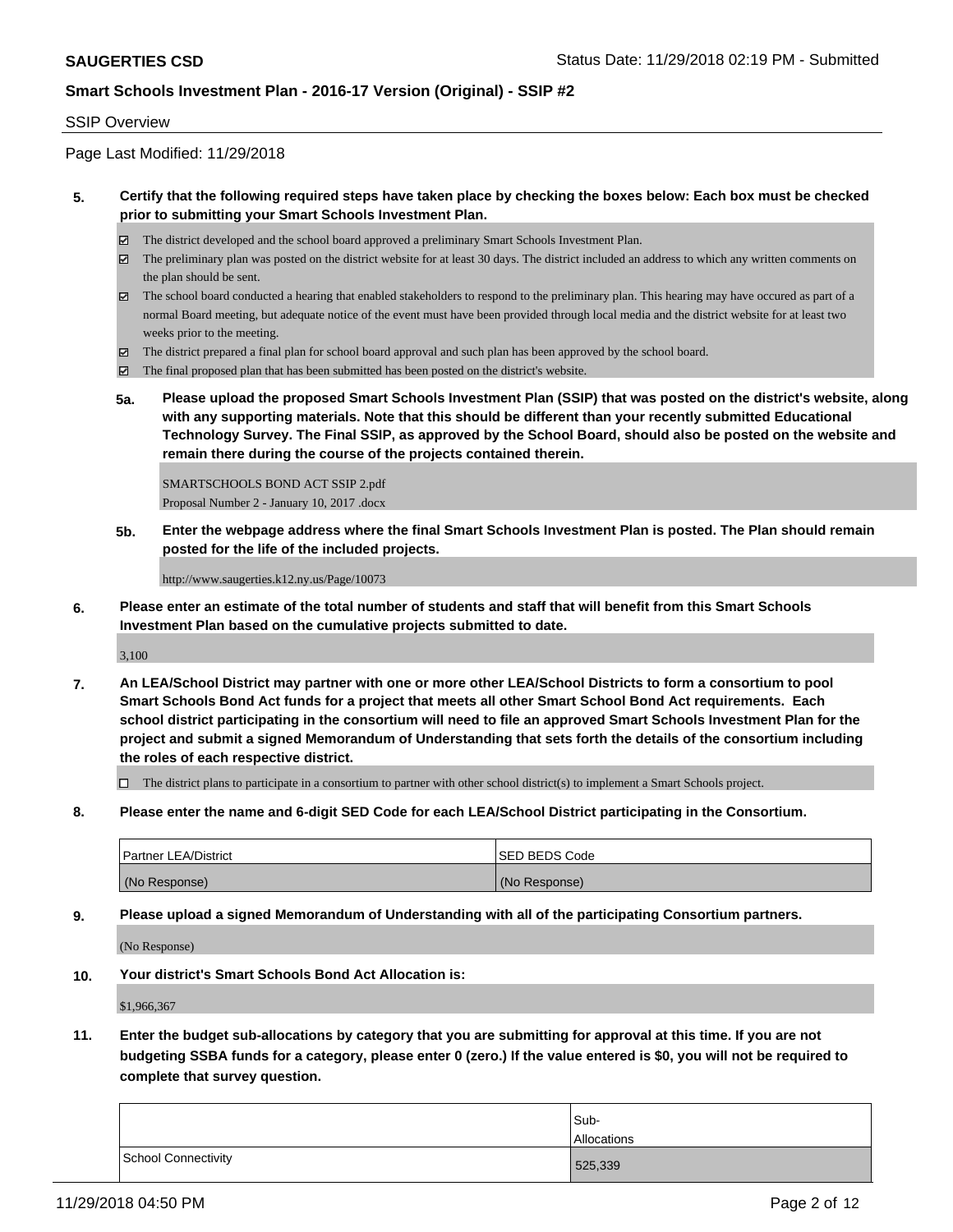# SSIP Overview

|                                       | lSub-       |
|---------------------------------------|-------------|
|                                       | Allocations |
| Connectivity Projects for Communities | $\Omega$    |
| <b>Classroom Technology</b>           | $\Omega$    |
| Pre-Kindergarten Classrooms           | $\Omega$    |
| Replace Transportable Classrooms      | $\Omega$    |
| High-Tech Security Features           | 300,448     |
| Totals:                               | 825,787     |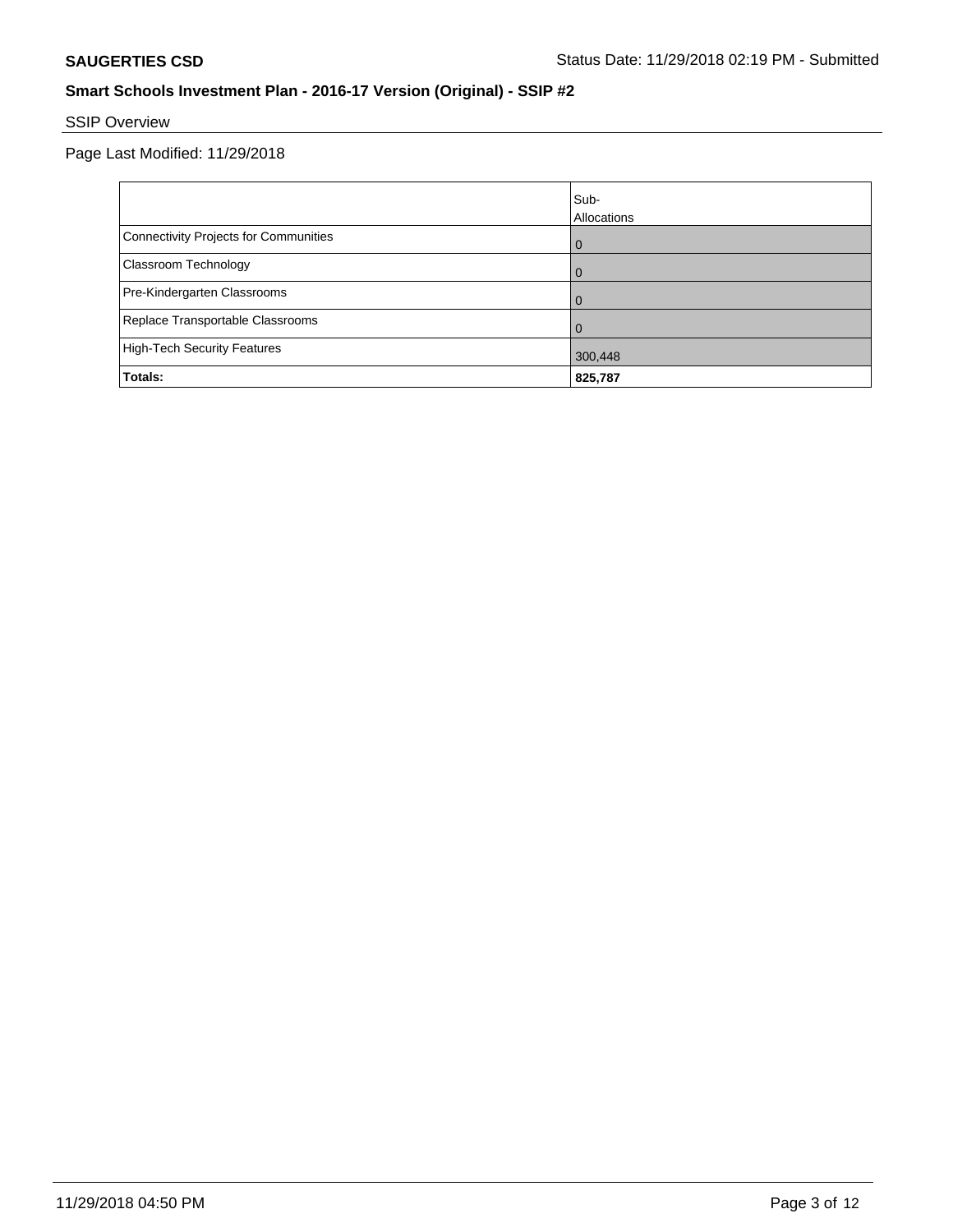#### School Connectivity

Page Last Modified: 11/29/2018

- **1. In order for students and faculty to receive the maximum benefit from the technology made available under the Smart Schools Bond Act, their school buildings must possess sufficient connectivity infrastructure to ensure that devices can be used during the school day. Smart Schools Investment Plans must demonstrate that:**
	- **• sufficient infrastructure that meets the Federal Communications Commission's 100 Mbps per 1,000 students standard currently exists in the buildings where new devices will be deployed, or**
	- **• is a planned use of a portion of Smart Schools Bond Act funds, or**
	- **• is under development through another funding source.**

**Smart Schools Bond Act funds used for technology infrastructure or classroom technology investments must increase the number of school buildings that meet or exceed the minimum speed standard of 100 Mbps per 1,000 students and staff within 12 months. This standard may be met on either a contracted 24/7 firm service or a "burstable" capability. If the standard is met under the burstable criteria, it must be:**

**1. Specifically codified in a service contract with a provider, and**

**2. Guaranteed to be available to all students and devices as needed, particularly during periods of high demand, such as computer-based testing (CBT) periods.**

**Please describe how your district already meets or is planning to meet this standard within 12 months of plan submission.**

We are currently at 265 MBs.

- **1a. If a district believes that it will be impossible to meet this standard within 12 months, it may apply for a waiver of this requirement, as described on the Smart Schools website. The waiver must be filed and approved by SED prior to submitting this survey.**
	- By checking this box, you are certifying that the school district has an approved waiver of this requirement on file with the New York State Education Department.

#### **2. Connectivity Speed Calculator (Required)**

|                         | l Number of<br>Students | Multiply by<br>100 Kbps | Divide by 1000 Current Speed<br>to Convert to<br>Required<br>Speed in Mb | lin Mb | Expected<br>Speed to be<br>Attained Within   Required<br>12 Months | <b>Expected Date</b><br>When<br>Speed Will be<br>Met |
|-------------------------|-------------------------|-------------------------|--------------------------------------------------------------------------|--------|--------------------------------------------------------------------|------------------------------------------------------|
| <b>Calculated Speed</b> | 2,550                   | 255,000                 | 255                                                                      | 265    | 265                                                                | <b>Currently Met</b>                                 |

### **3. Describe how you intend to use Smart Schools Bond Act funds for high-speed broadband and/or wireless connectivity projects in school buildings.**

By upgrading our Network switches and backbone/infrastructure in all buildings/locations will be up to a minimum of 10 gigabytes in each of our buildings. There will be a 200 megabyte interconnect between buildings. After our wired Network is installed Wifi will be installed in each of our buildings.

Each classroom will have their own access point as well as our common areas such as: cafeteria, gymnasium, auditorium, main offices, and media centers. The switches we will be using are Cisco catylist switches and there will be multiple switches per building.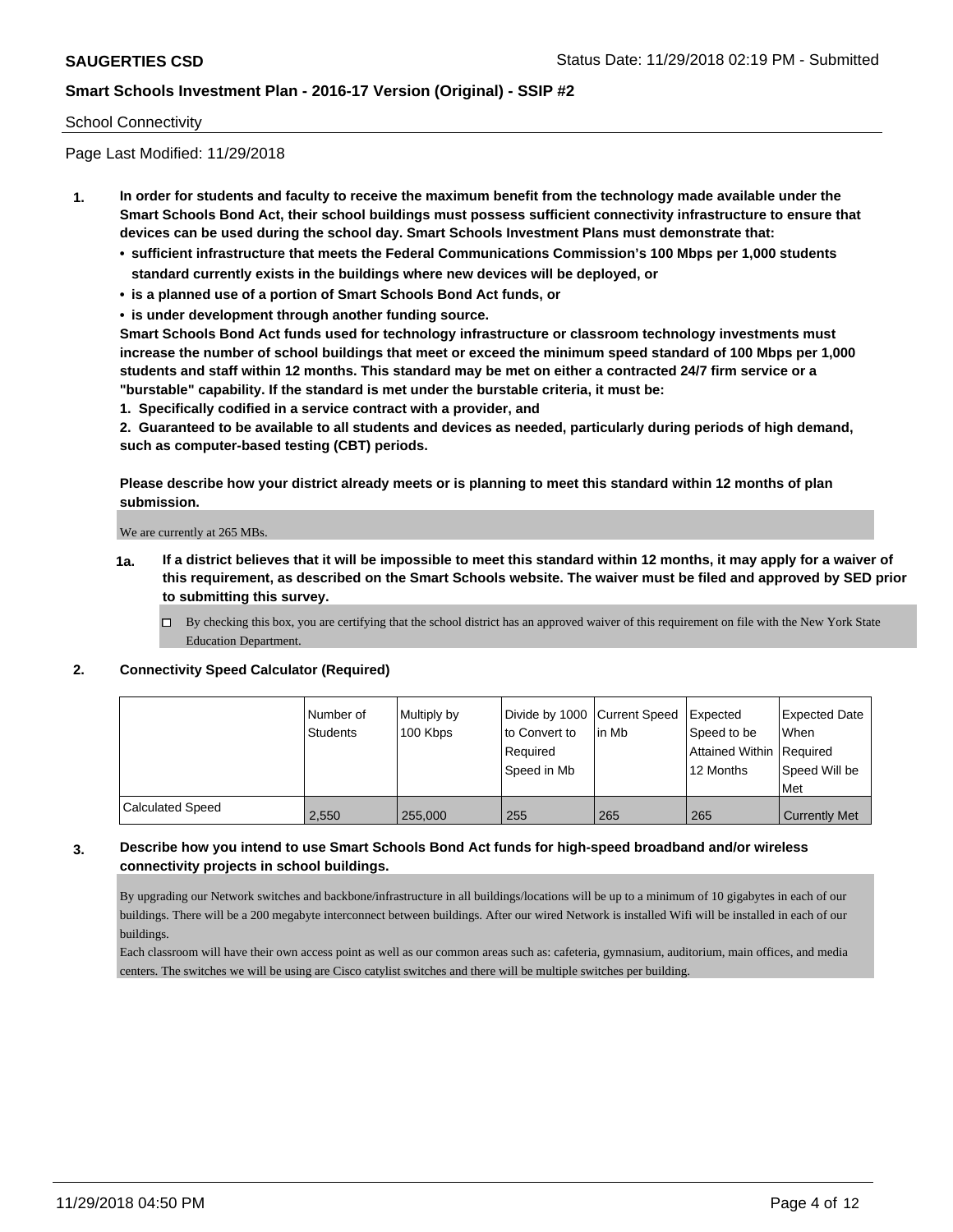#### School Connectivity

Page Last Modified: 11/29/2018

**4. Describe the linkage between the district's District Instructional Technology Plan and the proposed projects. (There should be a link between your response to this question and your response to Question 1 in Part E. Curriculum and Instruction "What are the district's plans to use digital connectivity and technology to improve teaching and learning?)**

Students in grades K-6 have a minimum of one computer lab session scheduled every six day cycle. In these grade levels the teachers will be introducing and preparing students to use various types of technology that will be integrated in their current as well as future classes. In addition to their computer lab time, teachers have access to wireless device carts that can be brought into the classroom.

Students in grade 7 -12 have technology integrated into their curriculum through projects and assignments. Teachers have the ability to use the school computer labs and also bring in wireless device carts into the classroom.

The Saugerties Central School District will adapt the "Common Core State Standards K-12: Technology Skills Scope and Sequence". This scope and sequence was created by the Long Beach Unified School District in California and is aligned to the Common Core State Standards requirements for Mathematics and English Language Arts & Literacy in Social Studies and Science. This scope and sequence incorporates strategies that will ensure the integration of technology into the K-12 curriculum in a specified period of time. Strategies include the integration and implementation through specialized course work aligned with Common Core Standards including distance learning. As you will see the scope and sequence (attached) sets understandings and skills to be achieved by students at different grade levels.

The timeline for implementing this is as follows:

- K-6 understandings and skills to be integrated in 2018-2020
- 7-8 understandings and skills to be integrated in 2018-2020
- 9-12 understandings and skills to be integrated in 2018-2020

The District is also continuing to purchase resources that are available to students, parents, and staff electronically. When possible textbooks and resources are purchased for online use.

The District is encouraging teachers that are using blended learning and flipped classrooms. The District is also using online credit recovery classes for some students.

With the increased integration of technology it is important that the District provide opportunities and times for students to be able to work with technology.

The purchases in School Connectivity will allow us to purchase and connect more wireless devices. This will help our teachers of students with Disabilities, 504 plans, and our ELL students significantly. They will be able to pull students out of the classroom for small instruction and be able to have access to the same technology that regular education students have in the classrooms.

It will also allow students to use district devices in our common areas when libraries, computer labs, etc. are being used by classes. This will enable them to complete homework and other assignments during their study halls and free periods, which will be a big help for those students without technology at home.

Teachers will be able to always have access to district devices and our district network to maximize their prep periods and duties. They will now be able to work while on duties or supervising in locations that were not hard wired in the past.

**5. If the district wishes to have students and staff access the Internet from wireless devices within the school building, or in close proximity to it, it must first ensure that it has a robust Wi-Fi network in place that has sufficient bandwidth to meet user demand.**

#### **Please describe how you have quantified this demand and how you plan to meet this demand.**

Our plan is to install 139 access points between three school buildings. This along with a one gigabyte up-link from each access point to the Network will be sufficient for all student and staff use now and into the future.

#### **6. As indicated on Page 5 of the guidance, the Office of Facilities Planning will have to conduct a preliminary review**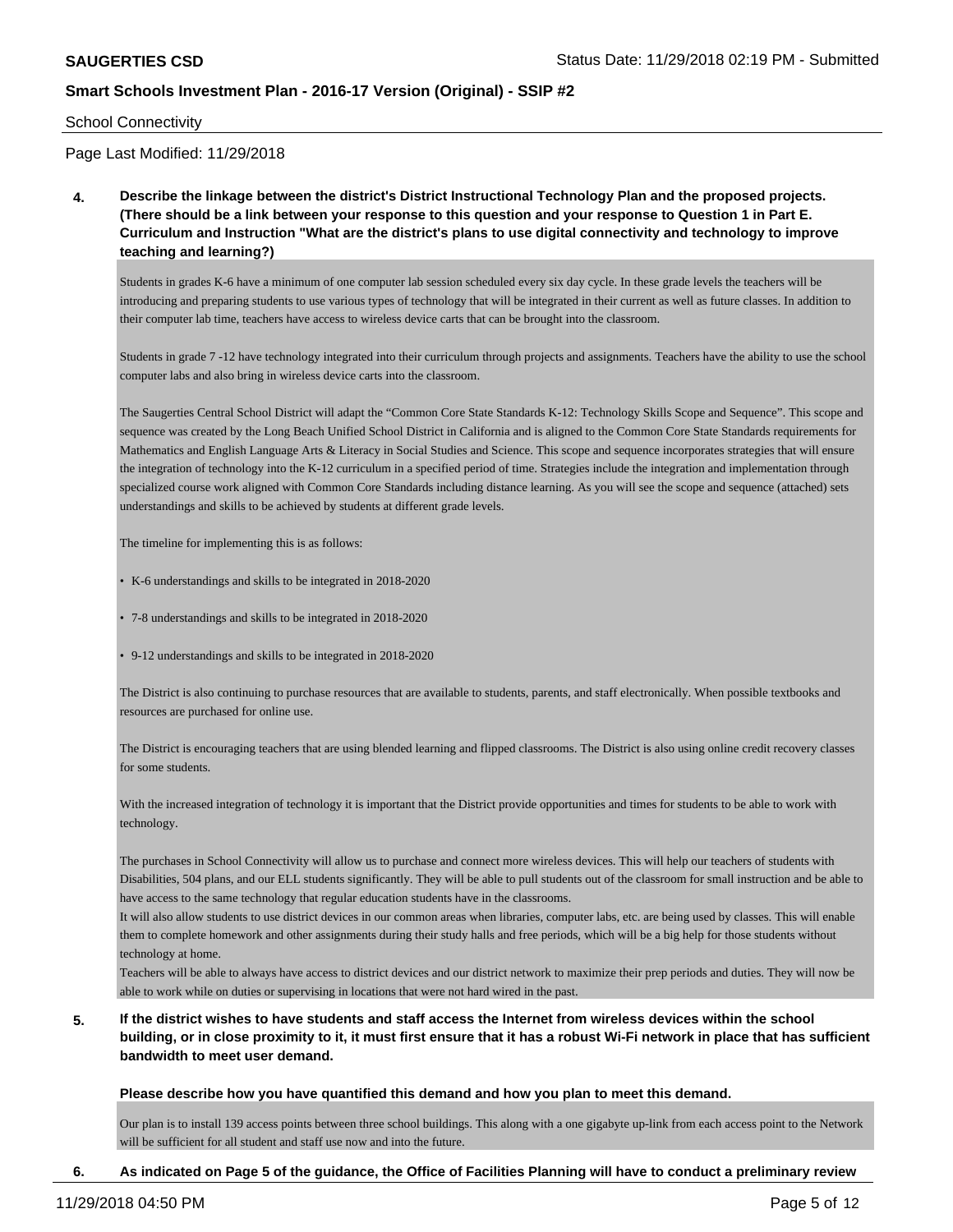#### School Connectivity

Page Last Modified: 11/29/2018

#### **of all capital projects, including connectivity projects. Please indicate on a separate row each project number given to you by the Office of Facilities Planning.**

| Project Number        |  |
|-----------------------|--|
| 62-16-01-06-7-999-001 |  |
|                       |  |
| 62-16-01-06-7-999-BA2 |  |

**7. Certain high-tech security and connectivity infrastructure projects may be eligible for an expedited review process as determined by the Office of Facilities Planning.**

#### **Was your project deemed eligible for streamlined review?**

Yes

**7a. Districts that choose the Streamlined Review Process will be required to certify that they have reviewed all installations with their licensed architect or engineer of record and provide that person's name and license number. The licensed professional must review the products and proposed method of installation prior to implementation and review the work during and after completion in order to affirm that the work was codecompliant, if requested.**

I certify that I have reviewed all installations with a licensed architect or engineer of record.

**8. Include the name and license number of the architect or engineer of record.**

| Name      | License Number |
|-----------|----------------|
| John Jojo | 25849          |

**9. If you are submitting an allocation for School Connectivity complete this table. Note that the calculated Total at the bottom of the table must equal the Total allocation for this category that you entered in the SSIP Overview overall budget.** 

|                                                   | Sub-<br>Allocation |
|---------------------------------------------------|--------------------|
| Network/Access Costs                              | 55,806             |
| <b>Outside Plant Costs</b>                        | (No Response)      |
| <b>School Internal Connections and Components</b> | 230,648            |
| <b>Professional Services</b>                      | 13,438             |
| Testing                                           | (No Response)      |
| <b>Other Upfront Costs</b>                        | (No Response)      |
| <b>Other Costs</b>                                | 225,447            |
| Totals:                                           | 525,339            |

**10. Please detail the type, quantity, per unit cost and total cost of the eligible items under each sub-category. This is especially important for any expenditures listed under the "Other" category. All expenditures must be eligible for tax-exempt financing to be reimbursed through the SSBA. Sufficient detail must be provided so that we can verify this is the case. If you have any questions, please contact us directly through smartschools@nysed.gov. NOTE: Wireless Access Points should be included in this category, not under Classroom Educational Technology, except those that will be loaned/purchased for nonpublic schools.**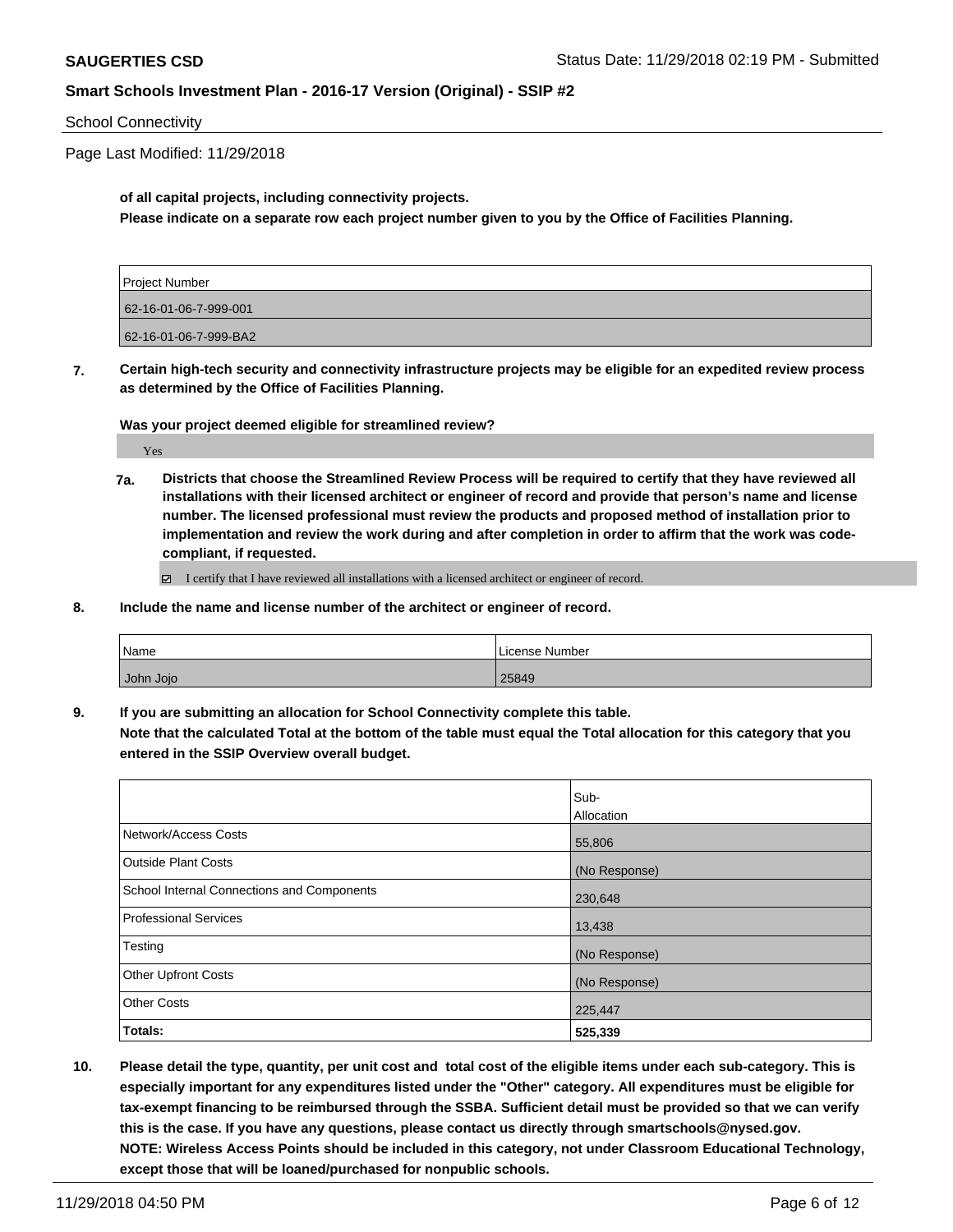# School Connectivity

## Page Last Modified: 11/29/2018

## **Add rows under each sub-category for additional items, as needed.**

| Select the allowable expenditure<br>type.<br>Repeat to add another item under<br>each type. | Item to be purchased                                                                                                                                       | Quantity        | Cost per Item | <b>Total Cost</b> |
|---------------------------------------------------------------------------------------------|------------------------------------------------------------------------------------------------------------------------------------------------------------|-----------------|---------------|-------------------|
| <b>Connections/Components</b>                                                               | PBT/Polycarbonate NEMA 4 enclosure<br>for WAP, with hinged, solid door                                                                                     | 4               | 250           | 1,000             |
| <b>Network/Access Costs</b>                                                                 | 2.4 GHz 2 dBi/5 GHz 4 dBi Dipole Ant.,<br>White, RP-TNC                                                                                                    | 16              | 20            | 320               |
| <b>Network/Access Costs</b>                                                                 | 802.11ac W2 AP w/CA; 4x4:3; Ext Ant;<br>2xGbE, B Domain                                                                                                    | $\overline{4}$  | 698           | 2,792             |
| <b>Network/Access Costs</b>                                                                 | 802.11ac CAP w/CleanAir; 3x4:3SS;<br>Int Ant; B Reg Domain                                                                                                 | 8               | 548           | 4,384             |
| <b>Network/Access Costs</b>                                                                 | Rack PDU, Basic, 1U, 15A, 120V,<br>$(10)5 - 15$                                                                                                            | 4               | 85            | 340               |
| <b>Network/Access Costs</b>                                                                 | APC SmartUPS/SmartUPS RT Two<br>Post Rail Kit                                                                                                              | 8               | 149           | 1,192             |
| <b>Connections/Components</b>                                                               | Cisco Catalyst 3850 8 x 10GE Network<br>Module                                                                                                             | $\vert 4 \vert$ | 3,000         | 12,000            |
| <b>Connections/Components</b>                                                               | Fiber Optic Cable, LC/SC, Single<br>Mode, Duplex - 5 meter (9/125 Type)                                                                                    | 8               | 38            | 304               |
| <b>Connections/Components</b>                                                               | 10GBASE-LRM SFP Module                                                                                                                                     | 8               | 498           | 3,984             |
| <b>Connections/Components</b>                                                               | 10GBASE-CU SFP+ Cable 1 Meter                                                                                                                              | 4               | 50            | 200               |
| <b>Connections/Components</b>                                                               | Environmental: Rack mounting battery<br>backups for network stacks                                                                                         | 1               | 2,056         | 2,056             |
| <b>Connections/Components</b>                                                               | Routing & Switching: Mounting<br>switches and loading configurations,<br>building out vlans. Providing internet<br>connectivity through catalyst switching | 1               | 4,602         | 4,602             |
| <b>Connections/Components</b>                                                               | Wireless: Installing and configuring<br>wireless access point to provide<br>wireless access in classrooms and on<br>campus                                 | 1               | 941           | 941               |
| <b>Connections/Components</b>                                                               | Authentication / Network Management:<br>Configuring wireless management<br>system for users and guests                                                     | 1               | 6,140         | 6,140             |
| <b>Professional Services</b>                                                                | Project Completion: Project<br>organization and management during<br>planning, implication and completion of<br>project                                    | $\mathbf{1}$    | 13,438        | 13,438            |
| <b>Other Costs</b>                                                                          | <b>Asbestos Abatement</b>                                                                                                                                  | 1               | 225,447       | 225,447           |
| <b>Connections/Components</b>                                                               | Cat 6A Cabling                                                                                                                                             | 1               | 199,421       | 199,421           |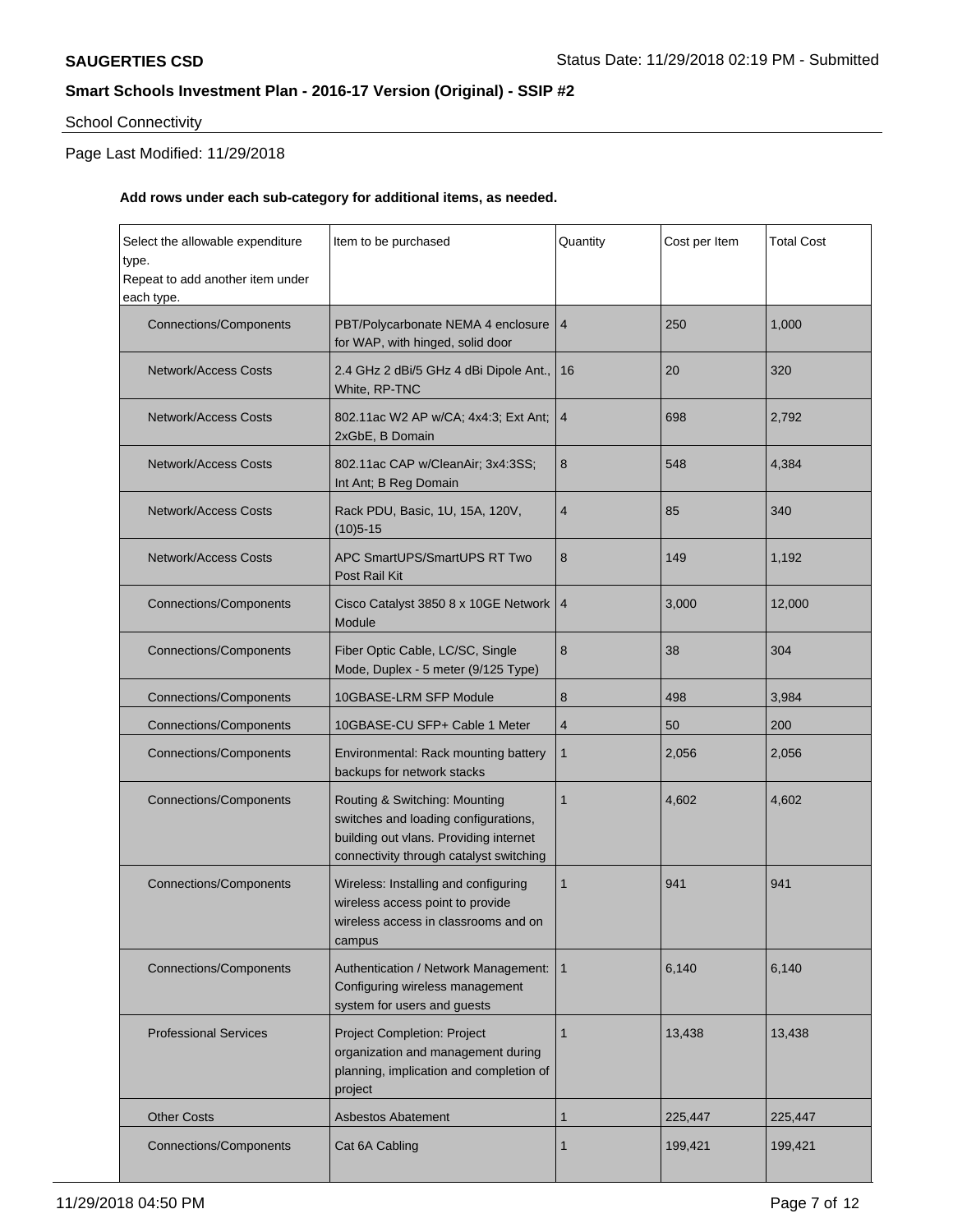# School Connectivity

| Select the allowable expenditure<br>type.<br>Repeat to add another item under<br>each type. | Item to be purchased                                                          | Quantity       | Cost per Item | <b>Total Cost</b> |
|---------------------------------------------------------------------------------------------|-------------------------------------------------------------------------------|----------------|---------------|-------------------|
| Network/Access Costs                                                                        | Cisco Catalyst 3850 48 Port (12)<br>mGig+36 Gig) UPoE IP Base                 | $\overline{4}$ | 7,650         | 30,600            |
| Network/Access Costs                                                                        | SNTC-8X5X4 Cisco Catalyst 3850 48<br>Port (12 mGig+36                         | $\overline{4}$ | 1,118         | 4,472             |
| Network/Access Costs                                                                        | APC Smart-UPS X 3000VA<br>Rack/Tower LCD 100-127V with<br><b>Network Card</b> | $\overline{2}$ | 1,778         | 3,556             |
| Network/Access Costs                                                                        | APC Smart-UPS X 2000VA<br>Rack/Tower LCD 100-127V with<br><b>Network Card</b> | $\overline{2}$ | 1.505         | 3,010             |
| Network/Access Costs                                                                        | APC Smart-UPS X 120V External<br><b>Battery Pack Rack/Tower</b>               | $\overline{4}$ | 753           | 3,012             |
| <b>Network/Access Costs</b>                                                                 | Service Pack - 3 Year Warranty<br>Extension (for above UPS Units)             | 4              | 183           | 732               |
| Network/Access Costs                                                                        | Service Pack - 3 Year Warranty<br>Extension (for above UPS Units)             | 4              | 349           | 1,396             |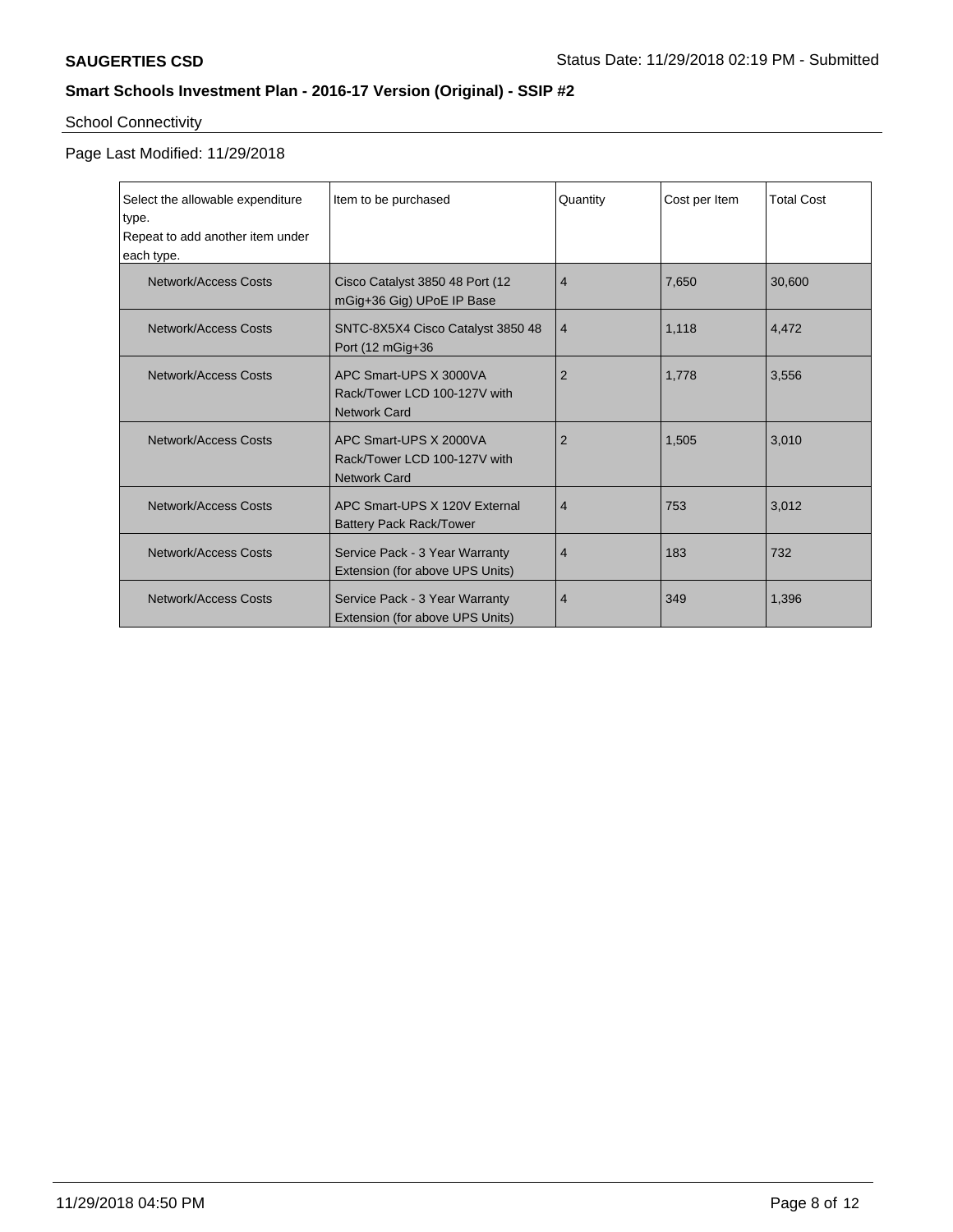#### High-Tech Security Features

Page Last Modified: 11/29/2018

**1. Describe how you intend to use Smart Schools Bond Act funds to install high-tech security features in school buildings and on school campuses.**

We will be installing Access Control Entry systems in two of our school buildings. We will be installing a new VOIP system. This system Includes a Phone System and the Ability for Emergency 911 Monitoring, Public Announcements, Emergency Paging from Any Phone, Single Button Emergency Services, Call Recording, Controlling Door Access to Buildings, and Video Images of Outside of Building Doors. Will will be installing Surveillance Cameras to include monitoring inside and outside of buildings, the ability to set retention time periods, and infrared lights on outside cameras.

**2. All plans and specifications for the erection, repair, enlargement or remodeling of school buildings in any public school district in the State must be reviewed and approved by the Commissioner. Districts that plan capital projects using their Smart Schools Bond Act funds will undergo a Preliminary Review Process by the Office of Facilities Planning.** 

**Please indicate on a separate row each project number given to you by the Office of Facilities Planning.**

| l Proiect Number      |  |
|-----------------------|--|
| 62-16-01-06-7-999-BA2 |  |

- **3. Was your project deemed eligible for streamlined Review?**
	- Yes
	- $\square$  No
	- **3a. Districts with streamlined projects must certify that they have reviewed all installations with their licensed architect or engineer of record, and provide that person's name and license number. The licensed professional must review the products and proposed method of installation prior to implementation and review the work during and after completion in order to affirm that the work was code-compliant, if requested.**

 $\boxtimes$  By checking this box, you certify that the district has reviewed all installations with a licensed architect or engineer of record.

**4. Include the name and license number of the architect or engineer of record.**

| 'Name     | License Number |
|-----------|----------------|
| John Jojo | 25849          |

**5. If you have made an allocation for High-Tech Security Features, complete this table.**

**Note that the calculated Total at the bottom of the table must equal the Total allocation for this category that you entered in the SSIP Overview overall budget.**

| <b>Totals:</b>                                       | 300,448        |
|------------------------------------------------------|----------------|
| <b>Other Costs</b>                                   | (No Response)  |
| Approved Door Hardening Project                      | (No Response)  |
| <b>Entry Control System</b>                          | 72,752         |
| <b>Electronic Security System</b>                    | 227,696        |
| Capital-Intensive Security Project (Standard Review) | (No Response)  |
|                                                      | Sub-Allocation |

**6. Please detail the type, quantity, per unit cost and total cost of the eligible items under each sub-category. This is especially important for any expenditures listed under the "Other" category. All expenditures must be capital-bond eligible to be reimbursed through the SSBA. If you have any questions, please contact us directly through smartschools@nysed.gov.**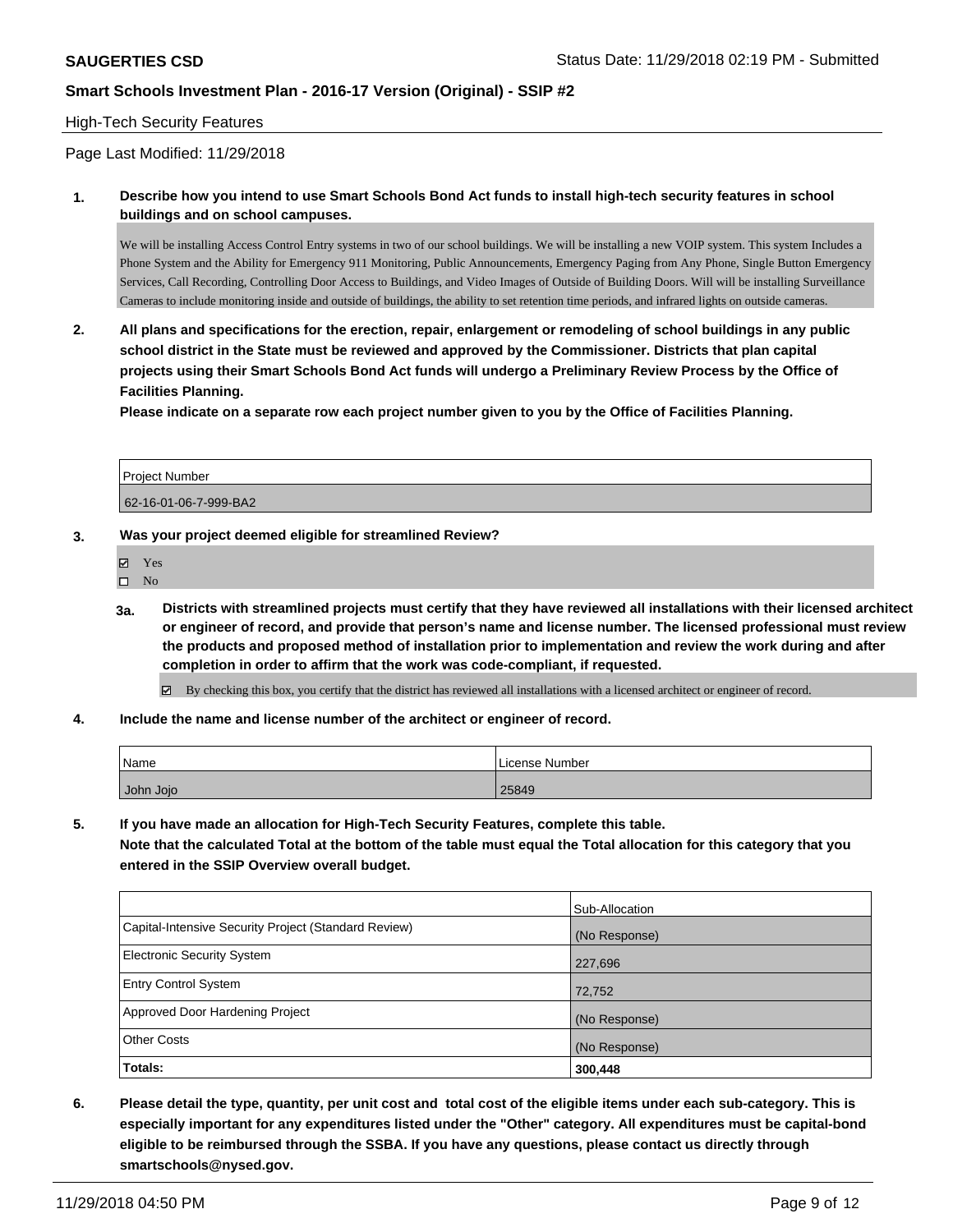### High-Tech Security Features

## Page Last Modified: 11/29/2018

#### **Add rows under each sub-category for additional items, as needed.**

| Select the allowable expenditure<br>type.<br>Repeat to add another item under<br>each type. | Item to be purchased                                              | Quantity | Cost per Item | <b>Total Cost</b> |
|---------------------------------------------------------------------------------------------|-------------------------------------------------------------------|----------|---------------|-------------------|
| <b>Electronic Security System</b>                                                           | Wallmount Kit for Cisco UC Phone<br>7800 Series                   | 135.00   | 38            | 5,130             |
| <b>Electronic Security System</b>                                                           | Cisco UC Phone 7821                                               | 139.00   | 128           | 17,792            |
| <b>Electronic Security System</b>                                                           | Cisco IP Phone 8845                                               | 5.00     | 288           | 1,440             |
| <b>Electronic Security System</b>                                                           | Cisco UC Phone 8851                                               | 4.00     | 298           | 1,192             |
| <b>Electronic Security System</b>                                                           | Cisco IP Phone 8865                                               | 5.00     | 398           | 1,990             |
| <b>Electronic Security System</b>                                                           | Cisco IP Phone Expansion Module                                   | 3.00     | 235           | 705               |
| <b>Electronic Security System</b>                                                           | <b>Indoor Surface Mount with smoked</b><br>dome for CIVS-IPC-6020 | 43.00    | 25            | 1,075             |
| <b>Electronic Security System</b>                                                           | Smoked Vandal Resistant Dome for<br>35xx, 6k, 7k IP Domes         | 10.00    | 38            | 380               |
| <b>Electronic Security System</b>                                                           | Cisco Dome IP Camera, Indoor, 1080p<br>DN, WDR IO                 | 43.00    | 900           | 38,700            |
| <b>Electronic Security System</b>                                                           | Cisco Dome IP Camera, Outdoor,<br>1080p DN, WDR IO                | 10.00    | 1,050         | 10,500            |
| <b>Electronic Security System</b>                                                           | Cisco 5MP 360 Degreee Dome<br>Camera                              | 8.00     | 950           | 7,600             |
| <b>Electronic Security System</b>                                                           | VSphere Standard for 1 CPU;<br>ANNUAL List 1-YR Reqd              | 4.00     | 336           | 1,344             |
| <b>Entry Control System</b>                                                                 | Helios IP License, Enhanced                                       | 2.00     | 90            | 180               |
| <b>Entry Control System</b>                                                                 | Helios IP Force 1 Button Camera 10w<br>Speaker                    | 2.00     | 990           | 1,980             |
| <b>Entry Control System</b>                                                                 | <b>Identiv ICPAM EM-100 Controller</b>                            | 8.00     | 900           | 7,200             |
| <b>Entry Control System</b>                                                                 | Wall Bundle Option - Controller and<br><b>Wall Mount Reader</b>   | 2.00     | 1,100         | 2,200             |
| <b>Entry Control System</b>                                                                 | EDelivery License for 1 camera<br>connection with VSM7            | 50.00    | 163           | 8,150             |
| <b>Entry Control System</b>                                                                 | EDelivery License for one Media<br>Server on C Series             | 4.00     | 1,000         | 4,000             |
| <b>Entry Control System</b>                                                                 | Cisco 12G SAS Modular Raid<br>Controller                          | 2.00     | 328           | 656               |
| <b>Entry Control System</b>                                                                 | Cisco 12Gbps SAS 2GB FBWC Cache<br>module (Raid 0/1/5/6)          | 2.00     | 703           | 1,406             |
| <b>Entry Control System</b>                                                                 | 650W V2 AC Power Supply for 2U C-<br><b>Series Servers</b>        | 4.00     | 316           | 1,264             |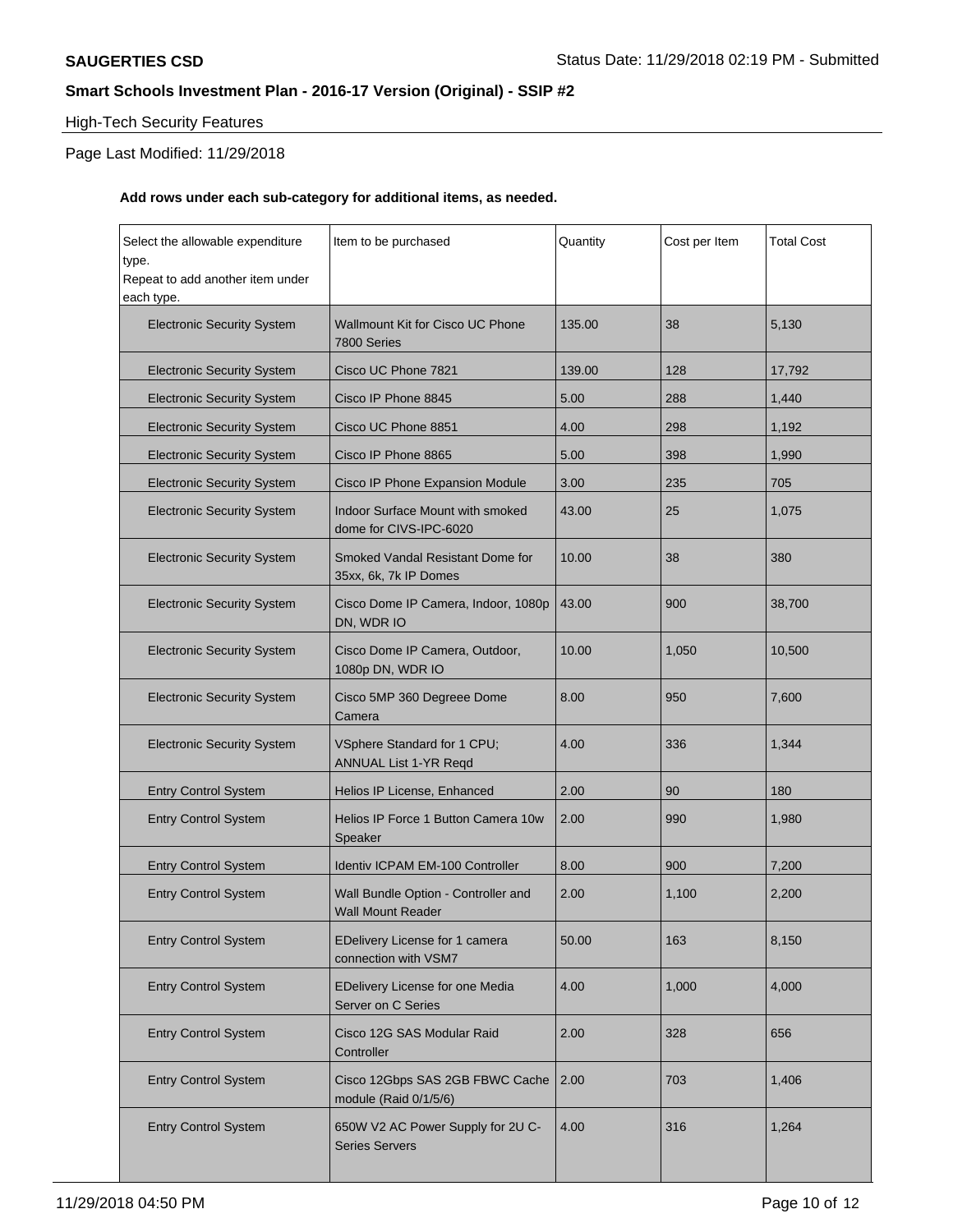# High-Tech Security Features

| Select the allowable expenditure<br>type.<br>Repeat to add another item under | Item to be purchased                                                                                                            | Quantity | Cost per Item | <b>Total Cost</b> |
|-------------------------------------------------------------------------------|---------------------------------------------------------------------------------------------------------------------------------|----------|---------------|-------------------|
| each type.<br><b>Entry Control System</b>                                     | 2.60 GHz E5-2660 v3/105W<br>10C/25MB Cache/DDR4 2133MHz                                                                         | 4.00     | 2,073         | 8,292             |
| <b>Entry Control System</b>                                                   | Ball Bearing Rail Kit for C220 M4 and<br>C240 M4 rack servers                                                                   | 2.00     | 110           | 220               |
| <b>Entry Control System</b>                                                   | 6 TB 12G SAS 7.2K RPM LFF HDD<br>(4K)                                                                                           | 24.00    | 1,050         | 25,200            |
| <b>Entry Control System</b>                                                   | 32GB DDR4-2133-MHz LRDIMM/PC4-<br>17000/quad rank/x4/1.2v                                                                       | 4.00     | 825           | 3,300             |
| <b>Entry Control System</b>                                                   | 32GB SD Card for UCS servers                                                                                                    | 4.00     | 81            | 324               |
| <b>Entry Control System</b>                                                   | VMware vSphere 6 Standard (1 CPU),<br>1-yr, Support Required                                                                    | 4.00     | 912           | 3,648             |
| <b>Electronic Security System</b>                                             | 5 MP P3367-VE                                                                                                                   | 10.00    | 1,199         | 11,990            |
| <b>Electronic Security System</b>                                             | Pendent mount for the P3367-VE                                                                                                  | 10.00    | 48            | 480               |
| <b>Electronic Security System</b>                                             | 20MP multi lens camera                                                                                                          | 8.00     | 1,739         | 13,912            |
| <b>Electronic Security System</b>                                             | Corner Mount Adaptor for 20MP<br>cameras                                                                                        | 8.00     | 54            | 432               |
| <b>Electronic Security System</b>                                             | Camera mounting cap                                                                                                             | 8.00     | 42            | 336               |
| <b>Electronic Security System</b>                                             | <b>Wall Mount bracket</b>                                                                                                       | 8.00     | 78            | 624               |
| <b>Entry Control System</b>                                                   | Request to exit motion                                                                                                          | 4.00     | 116           | 464               |
| <b>Entry Control System</b>                                                   | <b>Electric Strikes</b>                                                                                                         | 5.00     | 347           | 1,735             |
| <b>Entry Control System</b>                                                   | Door Contact                                                                                                                    | 30.00    | 6             | 180               |
| <b>Entry Control System</b>                                                   | Equipment cans, locks, wiremold,<br>fasteners                                                                                   | 1.00     | 2,353         | 2,353             |
| <b>Electronic Security System</b>                                             | Lift rental and 4 moves for 2 months                                                                                            | 1.00     | 3,059         | 3,059             |
| <b>Electronic Security System</b>                                             | CAT 6A Cabling                                                                                                                  | 1.00     | 73,371        | 73,371            |
| <b>Electronic Security System</b>                                             | UCS C240 M4 LFF 12 HD w/o<br>CPU, mem, HD, PCIe, PS, railkt w/expdr                                                             | 2.00     | 1,713         | 3,426             |
| <b>Electronic Security System</b>                                             | SNTC-8X5XNBD UCS C240 M4 LFF<br>12 HD (Support on above UCS Server)                                                             | 2.00     | 339           | 678               |
| <b>Electronic Security System</b>                                             | Unified Communications: Providing a<br>new VoIP communication and<br>integrating that into security and lock<br>down procedures | 1.00     | 24,710        | 24,710            |
| <b>Electronic Security System</b>                                             | Four-port Voice Interface Card - FXO<br>(Universal)                                                                             | 2.00     | 440           | 880               |
| <b>Electronic Security System</b>                                             | Two-Port Voice Interface Card-FXS<br>and DID                                                                                    | 2.00     | 220           | 440               |